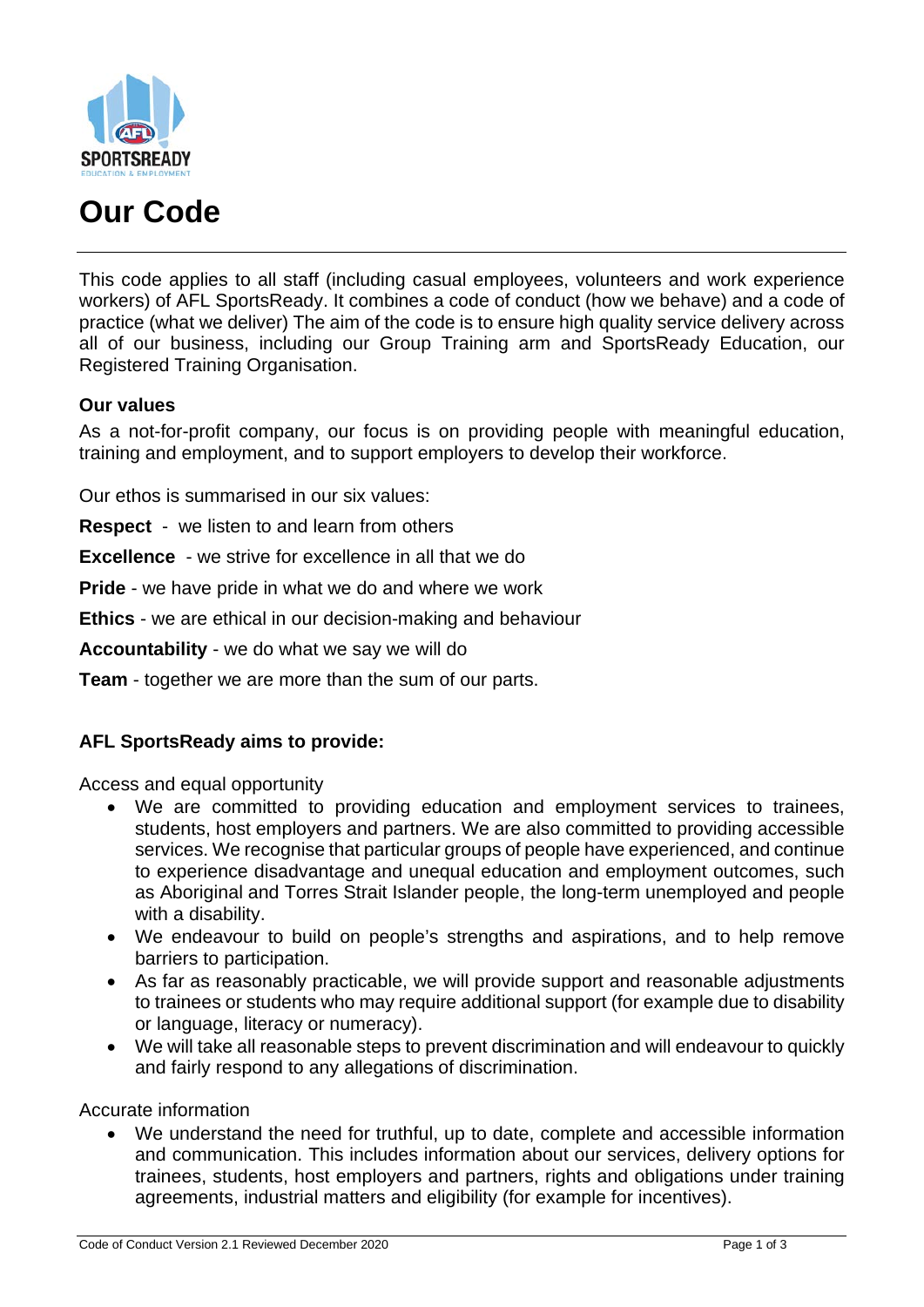

# **Our Code**

- We will maintain appropriate systems and processes for recording student and trainee information regarding, for example, enrolments, attendance, results, qualifications, complaints and outcomes.
- We will not knowingly make false or misleading statements to applicants, students, trainees, host employers and partners.
- Our marketing will be professional and we will use all best endeavours to meet compliance requirements.

Quality service delivery

- Each trainee, student and host employer will have a designated contact person (or people) within the company to support successful completion of traineeships and qualifications.
- We will endeavour to develop positive working relationships at all times.
- We will provide a range of contact options (telephone, email, Skype) and will respond quickly and diligently to queries and contact.
- Our staff hold relevant qualifications, such as Certificate IV in Training and Assessment for educators, and have relevant industry experience and currency. Learning and development is supported for all staff.
- We monitor service delivery outcomes, and work to improve our service offerings where appropriate.
- We will seek advice and feedback from stakeholders in relation to our service delivery.

**Confidentiality** 

- We will respect and protect the confidentiality of personal and professional information provided by applicants, students, trainees, host employers and partners, to the extent required by law.
- We will maintain and dispose of records securely in accordance with relevant laws and compliance requirements.

Complaints and grievance resolution

- We have policy and processes for the resolution of complaints and grievances.
- Complaints and grievances will be treated fairly and in accordance with the principles of due process.
- We encourage all parties to approach a complaint or grievance with an open view and to attempt to resolve problems through respectful discussion and conciliation.

Safety and wellbeing

- We will work to protect the safety and promote the wellbeing of staff, students and trainees.
- We will assess and monitor the occupational health and safety of host employer workplaces to ensure trainees are working in appropriate environments, and will take appropriate action where required.